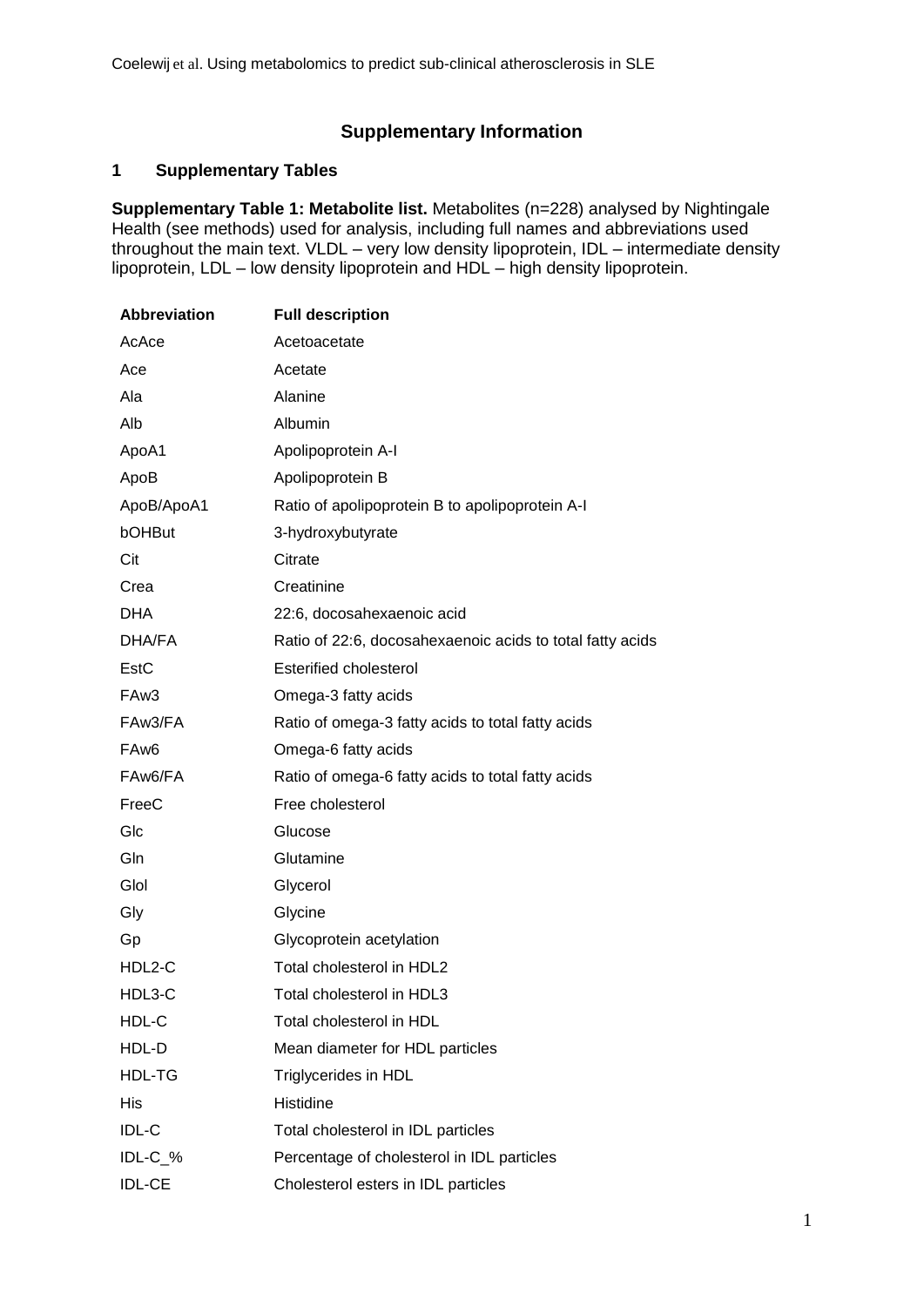| IDL-CE %               | Percentage of cholesterol esters in IDL particles       |  |  |  |  |  |
|------------------------|---------------------------------------------------------|--|--|--|--|--|
| <b>IDL-FC</b>          | Free cholesterol in IDL particles                       |  |  |  |  |  |
| IDL-FC_%               | Percentage of free cholesterol in IDL particles         |  |  |  |  |  |
| IDL-L                  | Total lipids in IDL particles                           |  |  |  |  |  |
| IDL-P                  | Concentration of IDL particles                          |  |  |  |  |  |
| <b>IDL-PL</b>          | Phospholipids in IDL particles                          |  |  |  |  |  |
| IDL-PL_%               | Percentage of phospholipids in IDL particles            |  |  |  |  |  |
| <b>IDL-TG</b>          | Triglycerides in IDL particles                          |  |  |  |  |  |
| IDL-TG_%               | Percentage of triglycerides in IDL particles            |  |  |  |  |  |
| lle                    | Isoleucine                                              |  |  |  |  |  |
| LA                     | 18:2, linoleic acid                                     |  |  |  |  |  |
| LA/FA                  | Ratio of 18:2, linoleic acids to total fatty acids      |  |  |  |  |  |
| Lac                    | Lactate                                                 |  |  |  |  |  |
| LDL-C                  | Total cholesterol in LDL                                |  |  |  |  |  |
| LDL-D                  | Mean diameter for LDL particles                         |  |  |  |  |  |
| LDL-TG                 | Triglycerides in LDL                                    |  |  |  |  |  |
| Leu                    | Leucine                                                 |  |  |  |  |  |
| L-HDL-C                | Total cholesterol in large HDL particles                |  |  |  |  |  |
| $L$ -HDL-C $_{\sim}$ % | Percentage of cholesterol in large HDL particles        |  |  |  |  |  |
| L-HDL-CE               | Cholesterol esters in large HDL particles               |  |  |  |  |  |
| L-HDL-CE_%             | Percentage of cholesterol esters in large HDL particles |  |  |  |  |  |
| L-HDL-FC               | Free cholesterol in large HDL particles                 |  |  |  |  |  |
| L-HDL-FC_%             | Percentage of free cholesterol in large HDL particles   |  |  |  |  |  |
| L-HDL-L                | Total lipids in large HDL particles                     |  |  |  |  |  |
| L-HDL-P                | Concentration of large HDL particles                    |  |  |  |  |  |
| L-HDL-PL               | Phospholipids in large HDL particles                    |  |  |  |  |  |
| L-HDL-PL_%             | Percentage of phospholipids in large HDL particles      |  |  |  |  |  |
| L-HDL-TG               | Triglycerides in large HDL particles                    |  |  |  |  |  |
| L-HDL-TG_%             | Percentage of triglycerides in large HDL particles      |  |  |  |  |  |
| L-LDL-C                | Total cholesterol in large LDL particles                |  |  |  |  |  |
| L-LDL-C %              | Percentage of cholesterol in large LDL particles        |  |  |  |  |  |
| L-LDL-CE               | Cholesterol esters in large LDL particles               |  |  |  |  |  |
| L-LDL-CE_%             | Percentage of cholesterol esters in large LDL particles |  |  |  |  |  |
| L-LDL-FC               | Free cholesterol in large LDL particles                 |  |  |  |  |  |
| L-LDL-FC_%             | Percentage of free cholesterol in large LDL particles   |  |  |  |  |  |
| L-LDL-L                | Total lipids in large LDL particles                     |  |  |  |  |  |
| L-LDL-P                | Concentration of large LDL particles                    |  |  |  |  |  |
| L-LDL-PL               | Phospholipids in large LDL particles                    |  |  |  |  |  |
| L-LDL-PL_%             | Percentage of phospholipids in large LDL particles      |  |  |  |  |  |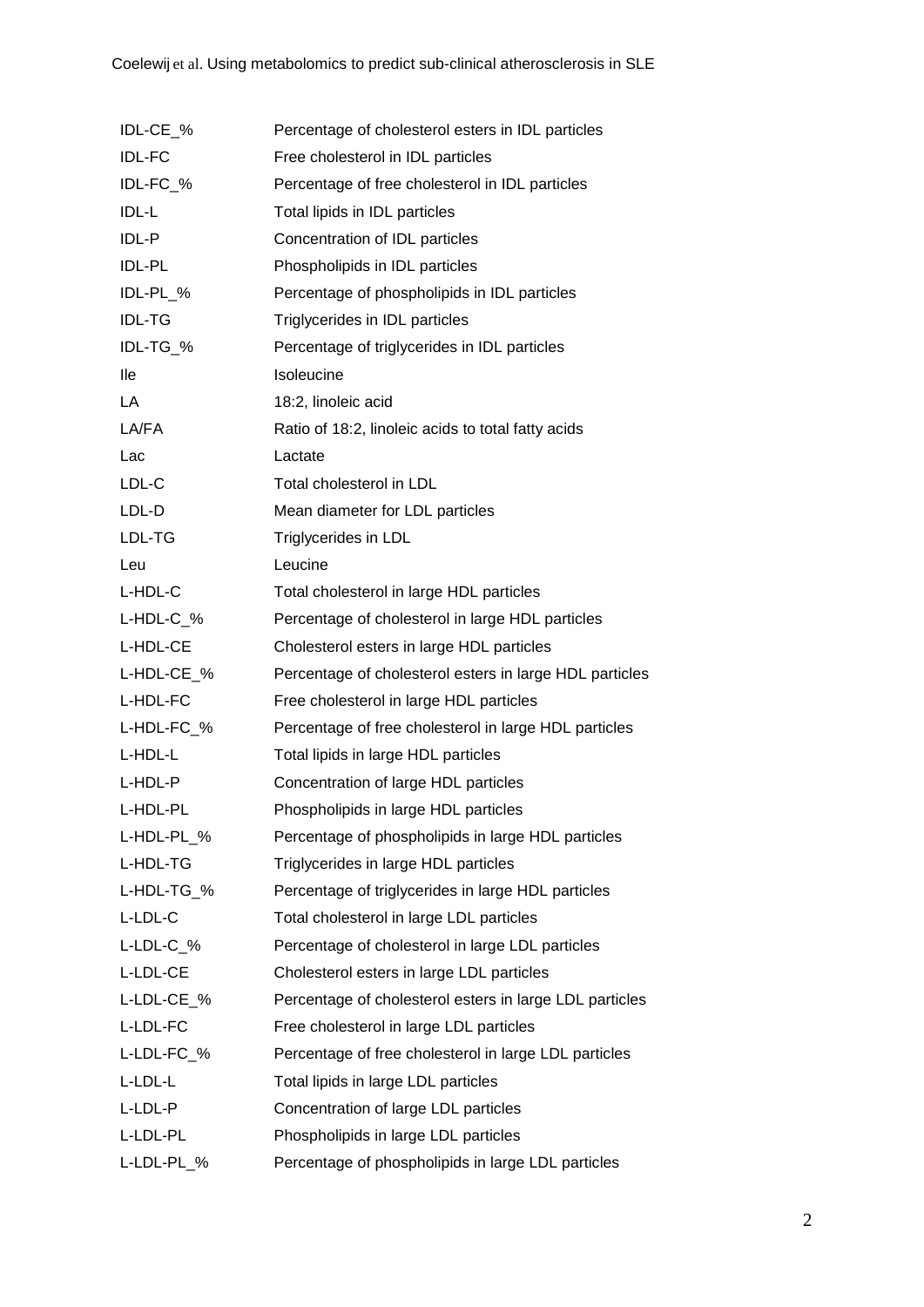| L-LDL-TG    | Triglycerides in large LDL particles                     |  |  |  |  |  |
|-------------|----------------------------------------------------------|--|--|--|--|--|
| L-LDL-TG_%  | Percentage of triglycerides in large LDL particles       |  |  |  |  |  |
| L-VLDL-C    | Total cholesterol in large VLDL particles                |  |  |  |  |  |
| L-VLDL-C_%  | Percentage of cholesterol in large VLDL particles        |  |  |  |  |  |
| L-VLDL-CE   | Cholesterol esters in large VLDL particles               |  |  |  |  |  |
| L-VLDL-CE_% | Percentage of cholesterol esters in large VLDL particles |  |  |  |  |  |
| L-VLDL-FC   | Free cholesterol in large VLDL particles                 |  |  |  |  |  |
| L-VLDL-FC_% | Percentage of free cholesterol in large VLDL particles   |  |  |  |  |  |
| L-VLDL-L    | Total lipids in large VLDL particles                     |  |  |  |  |  |
| L-VLDL-P    | Concentration of large VLDL particles                    |  |  |  |  |  |
| L-VLDL-PL   | Phospholipids in large VLDL particles                    |  |  |  |  |  |
| L-VLDL-PL_% | Percentage of phospholipids in large VLDL particles      |  |  |  |  |  |
| L-VLDL-TG   | Triglycerides in large VLDL particles                    |  |  |  |  |  |
| L-VLDL-TG_% | Percentage of triglycerides in large VLDL particles      |  |  |  |  |  |
| M-HDL-C     | Total cholesterol in medium HDL particles                |  |  |  |  |  |
| M-HDL-C_%   | Percentage of cholesterol in medium HDL particles        |  |  |  |  |  |
| M-HDL-CE    | Cholesterol esters in medium HDL particles               |  |  |  |  |  |
| M-HDL-CE_%  | Percentage of cholesterol esters in medium HDL particles |  |  |  |  |  |
| M-HDL-FC    | Free cholesterol in medium HDL particles                 |  |  |  |  |  |
| M-HDL-FC_%  | Percentage of free cholesterol in medium HDL particles   |  |  |  |  |  |
| M-HDL-L     | Total lipids in medium HDL particles                     |  |  |  |  |  |
| M-HDL-P     | Concentration of medium HDL particles                    |  |  |  |  |  |
| M-HDL-PL    | Phospholipids in medium HDL particles                    |  |  |  |  |  |
| M-HDL-PL_%  | Percentage of phospholipids in medium HDL particles      |  |  |  |  |  |
| M-HDL-TG    | Triglycerides in medium HDL particles                    |  |  |  |  |  |
| M-HDL-TG_%  | Percentage of triglycerides in medium HDL particles      |  |  |  |  |  |
| M-LDL-C     | Total cholesterol in medium LDL particles                |  |  |  |  |  |
| M-LDL-C %   | Percentage of cholesterol in medium LDL particles        |  |  |  |  |  |
| M-LDL-CE    | Cholesterol esters in medium LDL particles               |  |  |  |  |  |
| M-LDL-CE_%  | Percentage of cholesterol esters in medium LDL particles |  |  |  |  |  |
| M-LDL-FC    | Free cholesterol in medium LDL particles                 |  |  |  |  |  |
| M-LDL-FC_%  | Percentage of free cholesterol in medium LDL particles   |  |  |  |  |  |
| M-LDL-L     | Total lipids in medium LDL particles                     |  |  |  |  |  |
| M-LDL-P     | Concentration of medium LDL particles                    |  |  |  |  |  |
| M-LDL-PL    | Phospholipids in medium LDL particles                    |  |  |  |  |  |
| M-LDL-PL_%  | Percentage of phospholipids in medium LDL particles      |  |  |  |  |  |
| M-LDL-TG    | Triglycerides in medium LDL particles                    |  |  |  |  |  |
| M-LDL-TG_%  | Percentage of triglycerides in medium LDL particles      |  |  |  |  |  |
| <b>MUFA</b> | Monounsaturated fatty acids                              |  |  |  |  |  |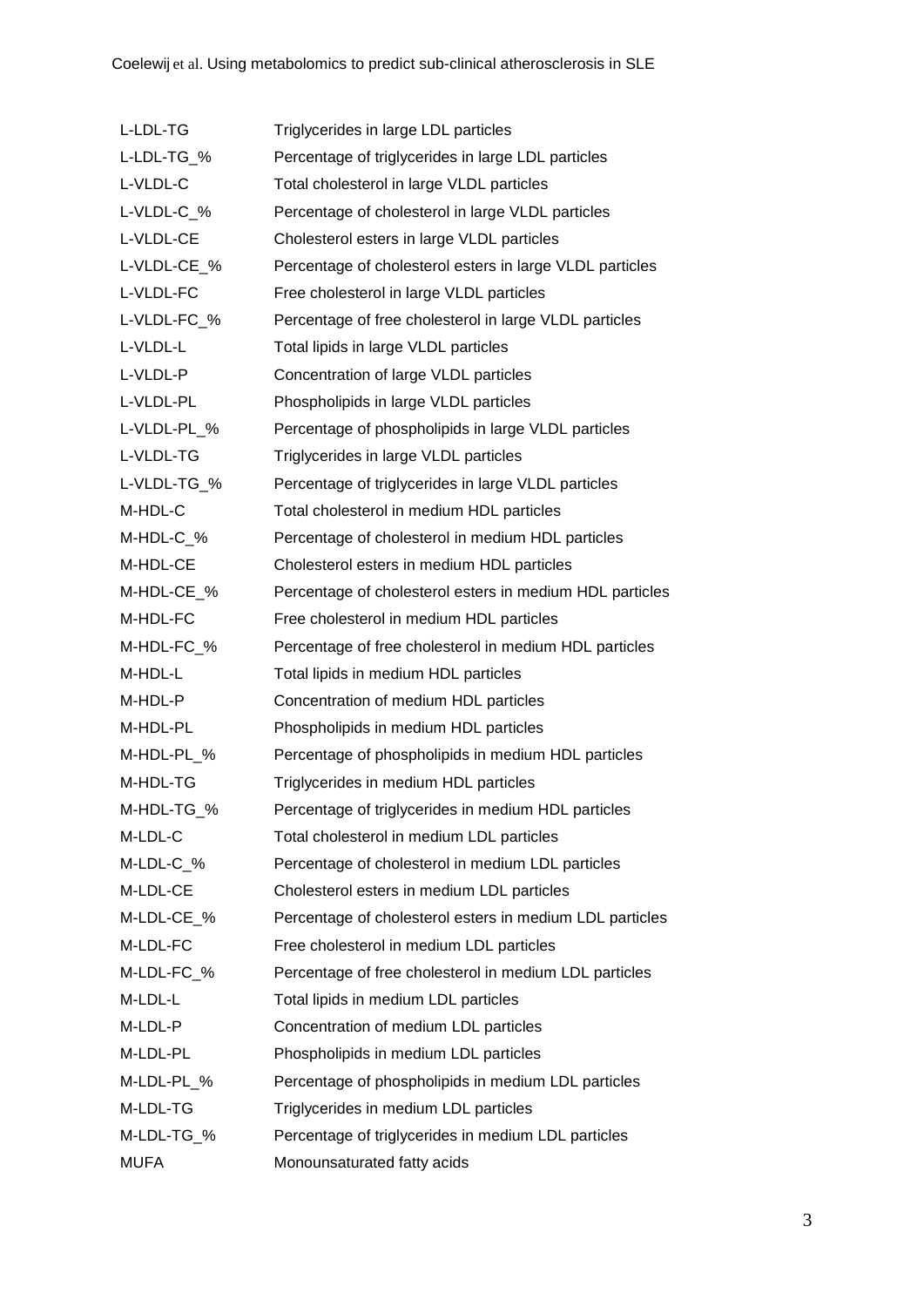| <b>MUFA/FA</b> | Ratio of monounsaturated fatty acids to total fatty acids |  |  |  |  |  |
|----------------|-----------------------------------------------------------|--|--|--|--|--|
| M-VLDL-C       | Total cholesterol in medium VLDL particles                |  |  |  |  |  |
| M-VLDL-C_%     | Percentage of cholesterol in medium VLDL particles        |  |  |  |  |  |
| M-VLDL-CE      | Cholesterol esters in medium VLDL particles               |  |  |  |  |  |
| M-VLDL-CE_%    | Percentage of cholesterol esters in medium VLDL particles |  |  |  |  |  |
| M-VLDL-FC      | Free cholesterol in medium VLDL particles                 |  |  |  |  |  |
| M-VLDL-FC_%    | Percentage of free cholesterol in medium VLDL particles   |  |  |  |  |  |
| M-VLDL-L       | Total lipids in medium VLDL particles                     |  |  |  |  |  |
| M-VLDL-P       | Concentration of medium VLDL particles                    |  |  |  |  |  |
| M-VLDL-PL      | Phospholipids in medium VLDL particles                    |  |  |  |  |  |
| M-VLDL-PL_%    | Percentage of phospholipids in medium VLDL particles      |  |  |  |  |  |
| M-VLDL-TG      | Triglycerides in medium VLDL particles                    |  |  |  |  |  |
| M-VLDL-TG_%    | Percentage of triglycerides in medium VLDL particles      |  |  |  |  |  |
| <b>PC</b>      | Phosphatidylcholine and other cholines                    |  |  |  |  |  |
| Phe            | Phenylalanine                                             |  |  |  |  |  |
| <b>PUFA</b>    | Polyunsaturated fatty acids                               |  |  |  |  |  |
| <b>PUFA/FA</b> | Ratio of polyunsaturated fatty acids to total fatty acids |  |  |  |  |  |
| Remnant-C      | Remnant cholesterol (non-HDL, non-LDL cholesterol)        |  |  |  |  |  |
| Serum-C        | Serum total cholesterol                                   |  |  |  |  |  |
| Serum-TG       | Serum total triglycerides                                 |  |  |  |  |  |
| <b>SFA</b>     | Saturated fatty acids                                     |  |  |  |  |  |
| SFA/FA         | Ratio of saturated fatty acids to total fatty acids       |  |  |  |  |  |
| S-HDL-C        | Total cholesterol in small HDL particles                  |  |  |  |  |  |
| S-HDL-C %      | Percentage of cholesterol in small HDL particles          |  |  |  |  |  |
| S-HDL-CE       | Cholesterol esters in small HDL particles                 |  |  |  |  |  |
| S-HDL-CE_%     | Percentage of cholesterol esters in small HDL particles   |  |  |  |  |  |
| S-HDL-FC       | Free cholesterol in small HDL particles                   |  |  |  |  |  |
| S-HDL-FC_%     | Percentage of free cholesterol in small HDL particles     |  |  |  |  |  |
| S-HDL-L        | Total lipids in small HDL particles                       |  |  |  |  |  |
| S-HDL-P        | Concentration of small HDL particles                      |  |  |  |  |  |
| S-HDL-PL       | Phospholipids in small HDL particles                      |  |  |  |  |  |
| S-HDL-PL_%     | Percentage of phospholipids in small HDL particles        |  |  |  |  |  |
| S-HDL-TG       | Triglycerides in small HDL particles                      |  |  |  |  |  |
| S-HDL-TG_%     | Percentage of triglycerides in small HDL particles        |  |  |  |  |  |
| S-LDL-C        | Total cholesterol in small LDL particles                  |  |  |  |  |  |
| S-LDL-C_%      | Percentage of cholesterol in small LDL particles          |  |  |  |  |  |
| S-LDL-CE       | Cholesterol esters in small LDL particles                 |  |  |  |  |  |
| S-LDL-CE_%     | Percentage of cholesterol esters in small LDL particles   |  |  |  |  |  |
| S-LDL-FC       | Free cholesterol in small LDL particles                   |  |  |  |  |  |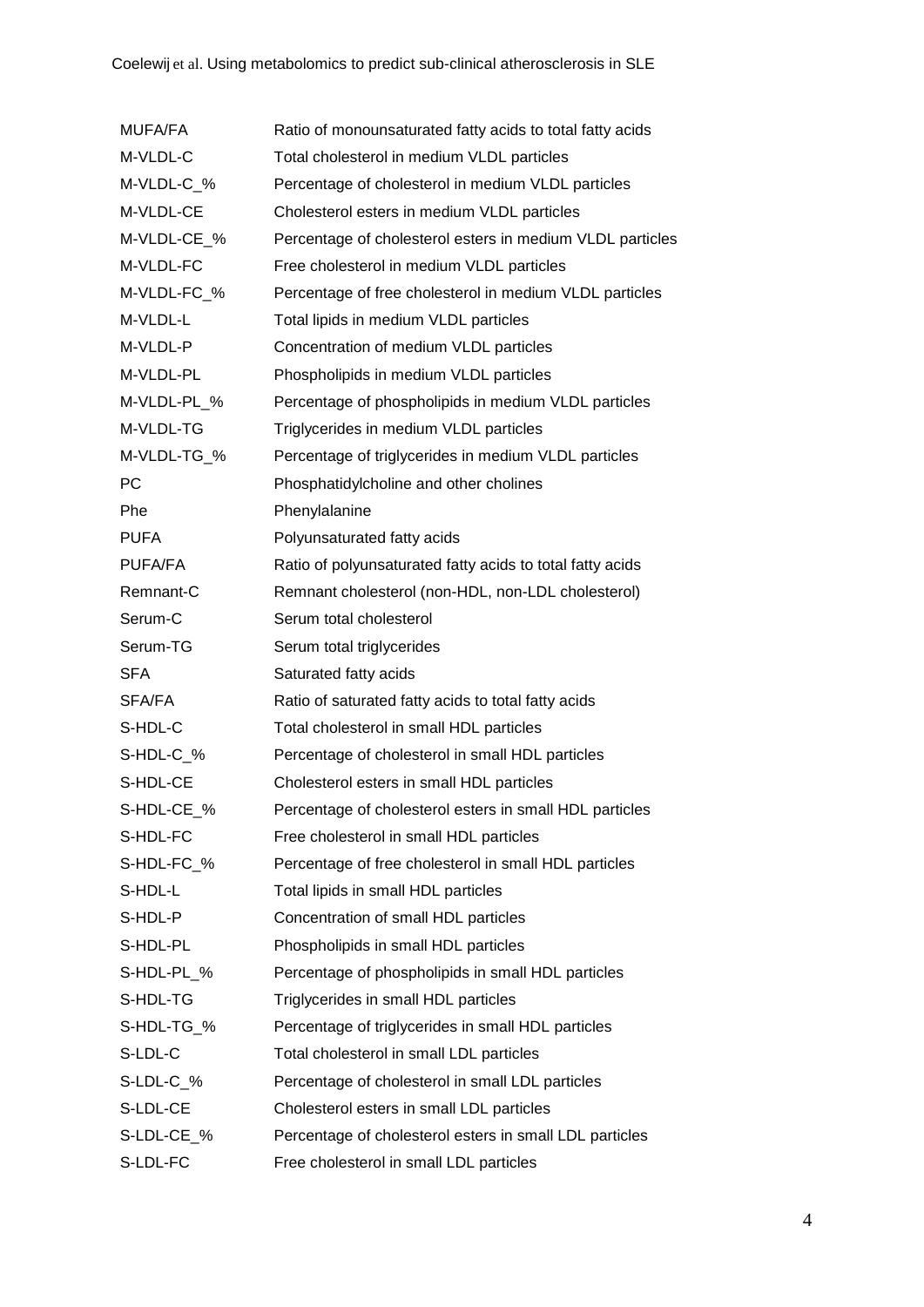| S-LDL-FC %   | Percentage of free cholesterol in small LDL particles        |  |  |  |  |  |
|--------------|--------------------------------------------------------------|--|--|--|--|--|
| S-LDL-L      | Total lipids in small LDL particles                          |  |  |  |  |  |
| S-LDL-P      | Concentration of small LDL particles                         |  |  |  |  |  |
| S-LDL-PL     | Phospholipids in small LDL particles                         |  |  |  |  |  |
| S-LDL-PL_%   | Percentage of phospholipids in small LDL particles           |  |  |  |  |  |
| S-LDL-TG     | Triglycerides in small LDL particles                         |  |  |  |  |  |
| S-LDL-TG_%   | Percentage of triglycerides in small LDL particles           |  |  |  |  |  |
| <b>SM</b>    | Sphingomyelins                                               |  |  |  |  |  |
| S-VLDL-C     | Total cholesterol in small VLDL particles                    |  |  |  |  |  |
| S-VLDL-C_%   | Percentage of cholesterol in small VLDL particles            |  |  |  |  |  |
| S-VLDL-CE    | Cholesterol esters in small VLDL particles                   |  |  |  |  |  |
| S-VLDL-CE_%  | Percentage of cholesterol esters in small VLDL particles     |  |  |  |  |  |
| S-VLDL-FC    | Free cholesterol in small VLDL particles                     |  |  |  |  |  |
| S-VLDL-FC_%  | Percentage of free cholesterol in small VLDL particles       |  |  |  |  |  |
| S-VLDL-L     | Total lipids in small VLDL particles                         |  |  |  |  |  |
| S-VLDL-P     | Concentration of small VLDL particles                        |  |  |  |  |  |
| S-VLDL-PL    | Phospholipids in small VLDL particles                        |  |  |  |  |  |
| S-VLDL-PL_%  | Percentage of phospholipids in small VLDL particles          |  |  |  |  |  |
| S-VLDL-TG    | Triglycerides in small VLDL particles                        |  |  |  |  |  |
| S-VLDL-TG_%  | Percentage of triglycerides in small VLDL particles          |  |  |  |  |  |
| TG/PG        | Ratio of triglycerides to phosphoglycerides                  |  |  |  |  |  |
| TotCho       | <b>Total cholines</b>                                        |  |  |  |  |  |
| <b>TotFA</b> | Total fatty acids                                            |  |  |  |  |  |
| <b>TotPG</b> | Total phosphoglycerides                                      |  |  |  |  |  |
| Tyr          | Tyrosine                                                     |  |  |  |  |  |
| UnSat        | Estimated degree of unsaturation                             |  |  |  |  |  |
| Val          | Valine                                                       |  |  |  |  |  |
| VLDL-C       | Total cholesterol in VLDL                                    |  |  |  |  |  |
| VLDL-D       | Mean diameter for VLDL particles                             |  |  |  |  |  |
| VLDL-TG      | Triglycerides in VLDL                                        |  |  |  |  |  |
| XL-HDL-C     | Total cholesterol in very large HDL particles                |  |  |  |  |  |
| XL-HDL-C_%   | Percentage of cholesterol in very large HDL particles        |  |  |  |  |  |
| XL-HDL-CE    | Cholesterol esters in very large HDL particles               |  |  |  |  |  |
| XL-HDL-CE_%  | Percentage of cholesterol esters in very large HDL particles |  |  |  |  |  |
| XL-HDL-FC    | Free cholesterol in very large HDL particles                 |  |  |  |  |  |
| XL-HDL-FC_%  | Percentage of free cholesterol in very large HDL particles   |  |  |  |  |  |
| XL-HDL-L     | Total lipids in very large HDL particles                     |  |  |  |  |  |
| XL-HDL-P     | Concentration of very large HDL particles                    |  |  |  |  |  |
| XL-HDL-PL    | Phospholipids in very large HDL particles                    |  |  |  |  |  |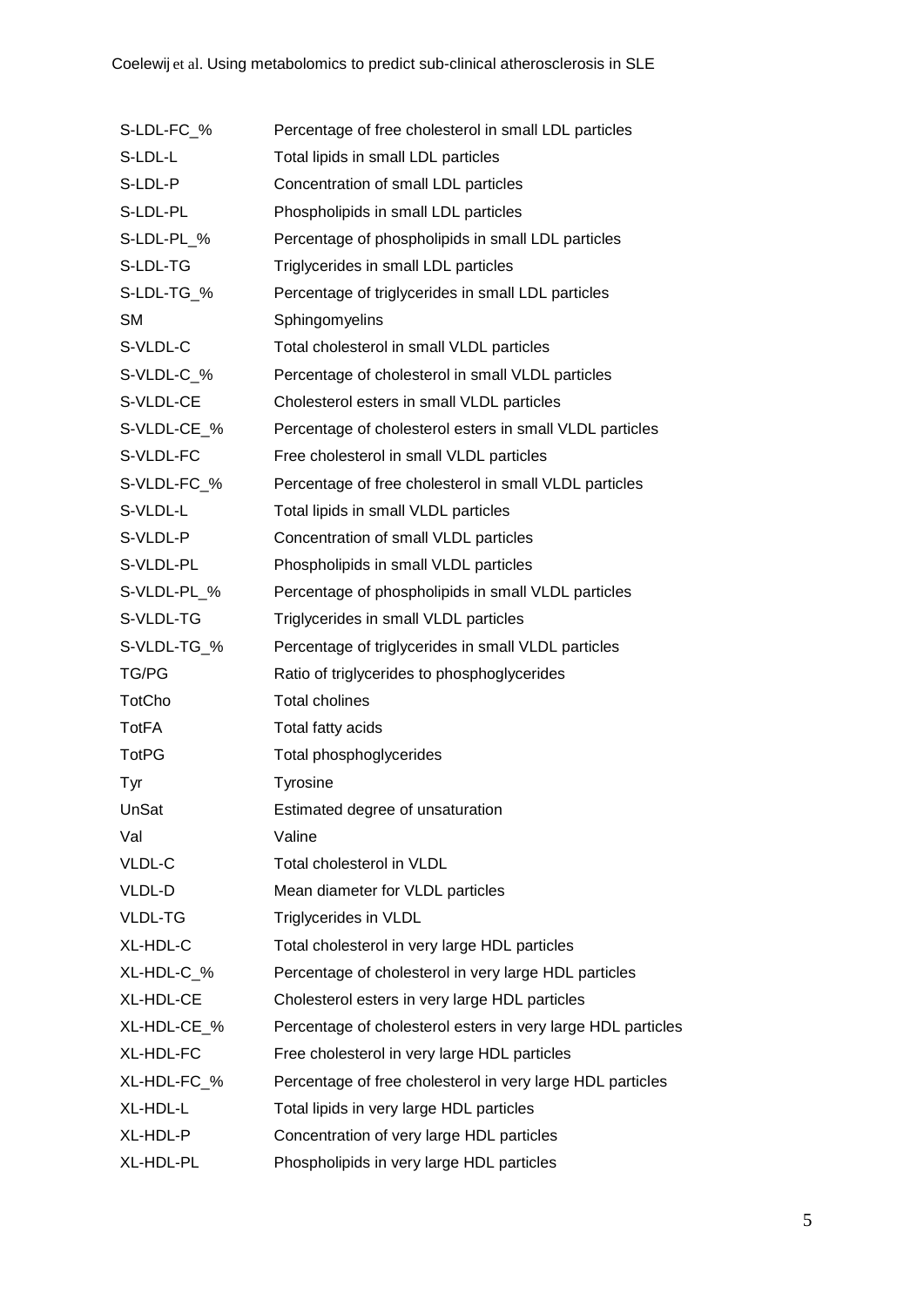| XL-HDL-PL_%   | Percentage of phospholipids in very large HDL particles                                       |  |  |  |
|---------------|-----------------------------------------------------------------------------------------------|--|--|--|
| XL-HDL-TG     | Triglycerides in very large HDL particles                                                     |  |  |  |
| XL-HDL-TG_%   | Percentage of triglycerides in very large HDL particles                                       |  |  |  |
| XL-VLDL-C     | Total cholesterol in very large VLDL particles                                                |  |  |  |
| XL-VLDL-C_%   | Percentage of cholesterol in very large VLDL particles                                        |  |  |  |
| XL-VLDL-CE    | Cholesterol esters in very large VLDL particles                                               |  |  |  |
| XL-VLDL-CE %  | Percentage of cholesterol esters in very large VLDL particles                                 |  |  |  |
| XL-VLDL-FC    | Free cholesterol in very large VLDL particles                                                 |  |  |  |
| XL-VLDL-FC_%  | Percentage of free cholesterol in very large VLDL particles                                   |  |  |  |
| XL-VLDL-L     | Total lipids in very large VLDL particles                                                     |  |  |  |
| XL-VLDL-P     | Concentration of very large VLDL particles                                                    |  |  |  |
| XL-VLDL-PL    | Phospholipids in very large VLDL particles                                                    |  |  |  |
| XL-VLDL-PL_%  | Percentage of phospholipids in very large VLDL particles                                      |  |  |  |
| XL-VLDL-TG    | Triglycerides in very large VLDL particles                                                    |  |  |  |
| XL-VLDL-TG_%  | Percentage of triglycerides in very large VLDL particles                                      |  |  |  |
| XS-VLDL-C     | Total cholesterol in very small VLDL particles                                                |  |  |  |
| XS-VLDL-C_%   | Percentage of cholesterol in very small VLDL particles                                        |  |  |  |
| XS-VLDL-CE    | Cholesterol esters in very small VLDL particles                                               |  |  |  |
| XS-VLDL-CE_%  | Percentage of cholesterol esters in very small VLDL particles                                 |  |  |  |
| XS-VLDL-FC    | Free cholesterol in very small VLDL particles                                                 |  |  |  |
| XS-VLDL-FC_%  | Percentage of free cholesterol in very small VLDL particles                                   |  |  |  |
| XS-VLDL-L     | Total lipids in very small VLDL particles                                                     |  |  |  |
| XS-VLDL-P     | Concentration of very small VLDL particles                                                    |  |  |  |
| XS-VLDL-PL    | Phospholipids in very small VLDL particles                                                    |  |  |  |
| XS-VLDL-PL_%  | Percentage of phospholipids in very small VLDL particles                                      |  |  |  |
| XS-VLDL-TG    | Triglycerides in very small VLDL particles                                                    |  |  |  |
| XS-VLDL-TG_%  | Percentage of triglycerides in very small VLDL particles                                      |  |  |  |
| XXL-VLDL-C    | Total cholesterol in chylomicrons and extremely large VLDL particles                          |  |  |  |
| XXL-VLDL-C_%  | Percentage of cholesterol in chylomicrons and extremely large VLDL<br>particles               |  |  |  |
| XXL-VLDL-CE   | Cholesterol esters in chylomicrons and extremely large VLDL<br>particles                      |  |  |  |
| XXL-VLDL-CE_% | Percentage of cholesterol esters in chylomicrons and extremely large<br><b>VLDL</b> particles |  |  |  |
| XXL-VLDL-FC   | Free cholesterol in chylomicrons and extremely large VLDL particles                           |  |  |  |
| XXL-VLDL-FC_% | Percentage of free cholesterol in chylomicrons and extremely large<br><b>VLDL</b> particles   |  |  |  |
| XXL-VLDL-L    | Total lipids in chylomicrons and extremely large VLDL particles                               |  |  |  |
| XXL-VLDL-P    | Concentration of chylomicrons and extremely large VLDL particles                              |  |  |  |
| XXL-VLDL-PL   | Phospholipids in chylomicrons and extremely large VLDL particles                              |  |  |  |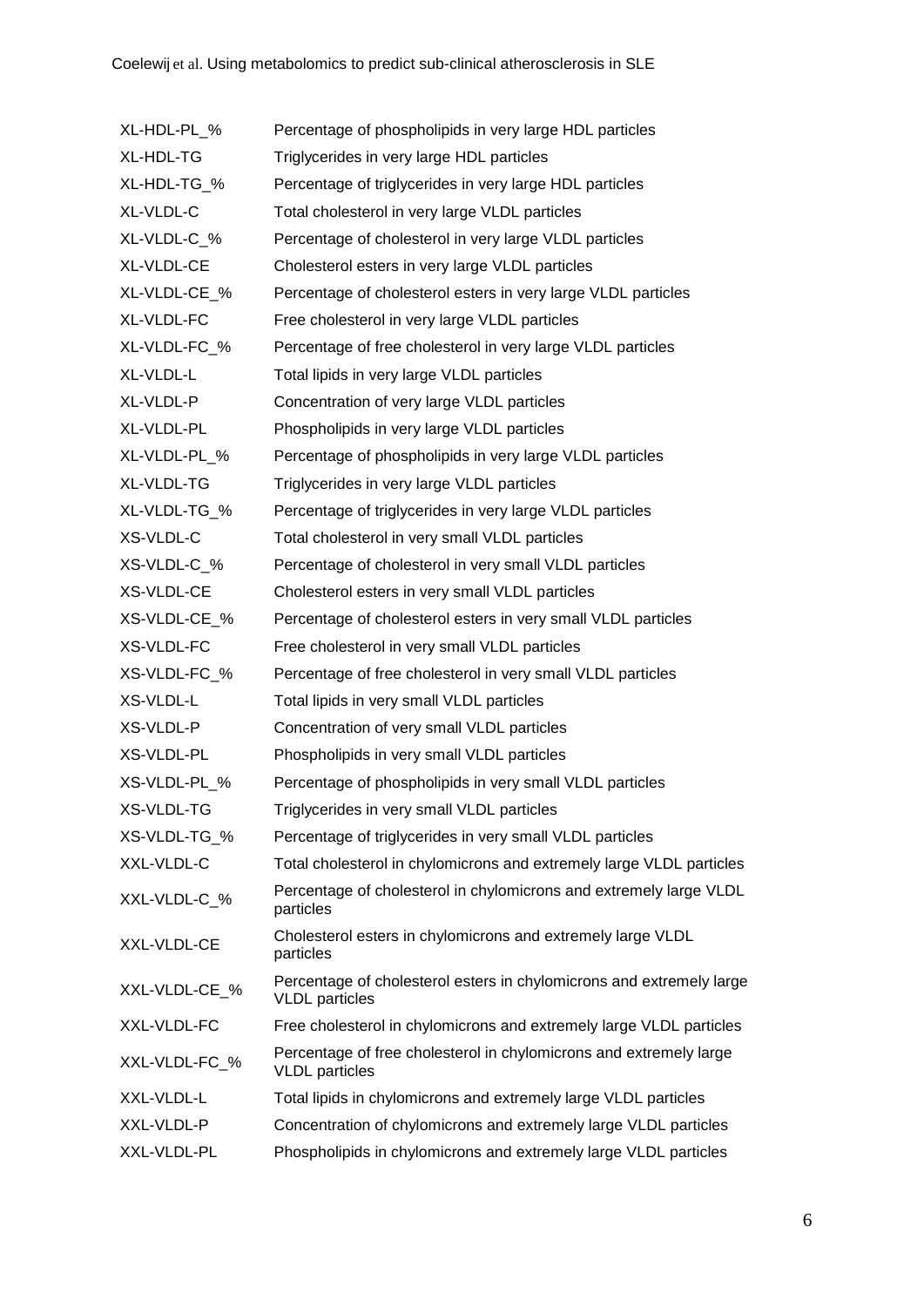| XXL-VLDL-PL % | Percentage of phospholipids in chylomicrons and extremely large<br><b>VLDL</b> particles |
|---------------|------------------------------------------------------------------------------------------|
| XXL-VLDL-TG   | Triglycerides in chylomicrons and extremely large VLDL particles                         |
| XXL-VLDL-TG % | Percentage of triglycerides in chylomicrons and extremely large<br><b>VLDL</b> particles |

**Supplementary Table 2: Significant correlations between metabolites and clinical scores.** Correlations between metabolites and patient clinical characteristics (Figure 4). Pearson's product moment correlation coefficients and p values in brackets. Only correlations with p value below 0.05 are shown.

|                            | <b>Disease</b><br><b>Duration</b> | <b>GSM</b>          | <b>BILAG</b>        | <b>Plaque</b><br><b>Number</b> | <b>Total Plaque</b><br><b>Thickness</b> | <b>TPA</b>       |
|----------------------------|-----------------------------------|---------------------|---------------------|--------------------------------|-----------------------------------------|------------------|
| L.VLDL.TG:Lac              | NA.                               | <b>NA</b>           | <b>NA</b>           | <b>NA</b>                      | <b>NA</b>                               | 0.371<br>(0.043) |
| <b>IDL.CE:Glol</b>         | <b>NA</b>                         | 0.411<br>(0.024)    | <b>NA</b>           | <b>NA</b>                      | <b>NA</b>                               | NA.              |
| XL.HDL.TG:Glol             | <b>NA</b>                         | 0.439<br>(0.015)    | <b>NA</b>           | <b>NA</b>                      | <b>NA</b>                               | <b>NA</b>        |
| DHA.FA:Age                 | <b>NA</b>                         | NA                  | $-0.386$<br>(0.034) | <b>NA</b>                      | <b>NA</b>                               | NA               |
| Gly:XS.VLDL.CE_%           | <b>NA</b>                         | $-0.444$<br>(0.013) | <b>NA</b>           | <b>NA</b>                      | <b>NA</b>                               | <b>NA</b>        |
| His:XS.VLDL.CE_%           | <b>NA</b>                         | $-0.398$<br>(0.029) | <b>NA</b>           | $-0.377$<br>(0.039)            | $-0.392$<br>(0.032)                     | <b>NA</b>        |
| Tyr:Dis_Dur                | 0.913<br>(<0.00001)               | <b>NA</b>           | <b>NA</b>           | <b>NA</b>                      | <b>NA</b>                               | <b>NA</b>        |
| M.VLDL.FC .:<br>L.LDL.FC_% | NA                                | <b>NA</b>           | 0.369<br>(0.044)    | <b>NA</b>                      | <b>NA</b>                               | <b>NA</b>        |
| LDL-D                      | <b>NA</b>                         | $-0.438$<br>(0.015) | <b>NA</b>           | <b>NA</b>                      | <b>NA</b>                               | <b>NA</b>        |
| <b>XS-VLDL-TG</b>          | <b>NA</b>                         | 0.479<br>(0.007)    | <b>NA</b>           | <b>NA</b>                      | <b>NA</b>                               | NA               |
| <b>S-HDL-TG</b>            | <b>NA</b>                         | 0.493<br>(0.005)    | <b>NA</b>           | <b>NA</b>                      | <b>NA</b>                               | <b>NA</b>        |
| M-VLDL-FC_%                | <b>NA</b>                         | <b>NA</b>           | 0.384<br>(0.036)    | <b>NA</b>                      | <b>NA</b>                               | <b>NA</b>        |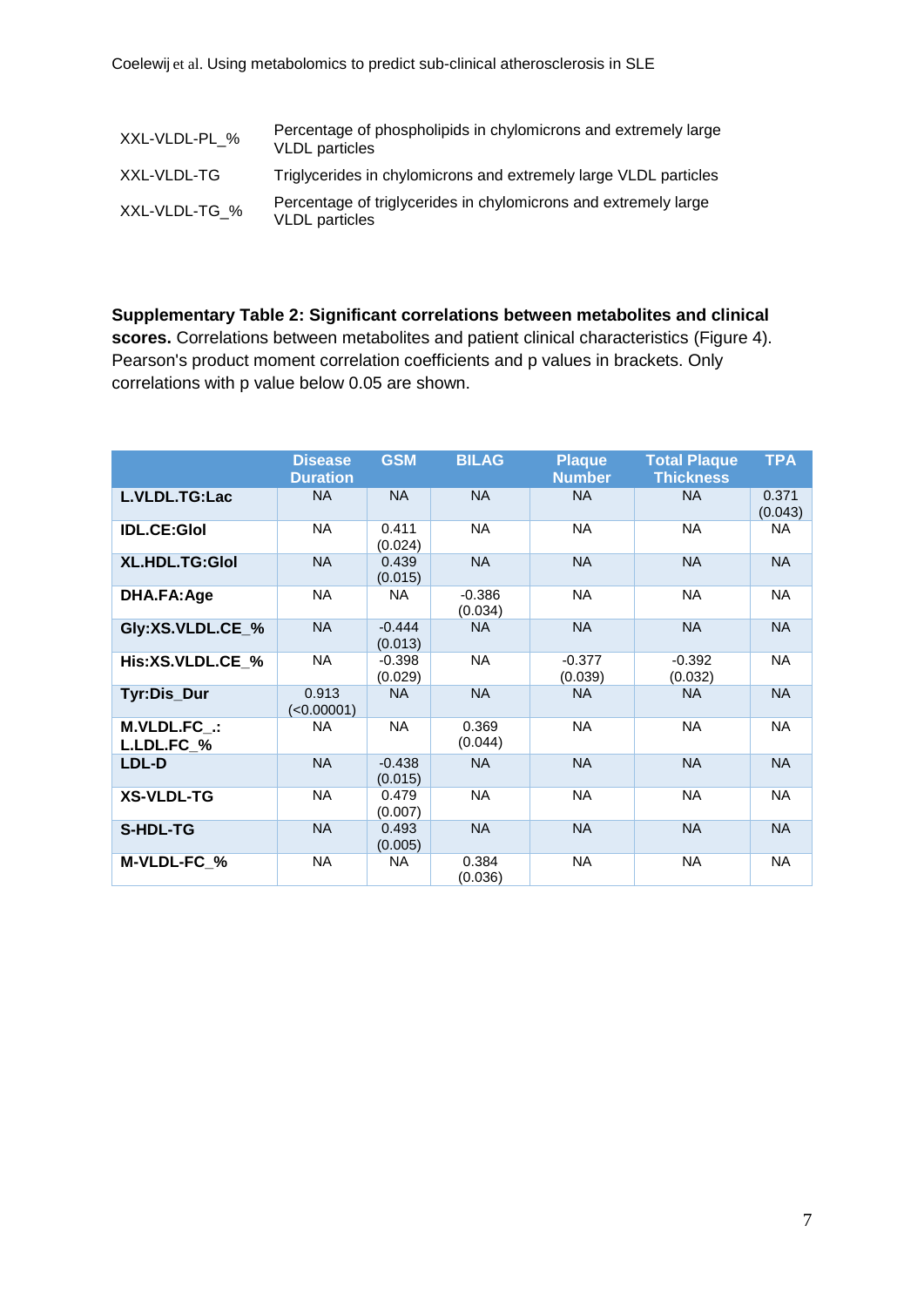Coelewij et al. Using metabolomics to predict sub-clinical atherosclerosis in SLE

# **2 Supplementary Figures**



**Supplementary Figure 1: Confusion Matrices.** The confusion matrix shows the number of correct (blue squares) and incorrect (orange squares) classifications for each model. The sum (Σ) of each row and column is given. The algorithms used were lasso logistic regression (LR), logistic regression with interactions (LR+I), support vector machine (SVM), random forest (RF), and decision tree (Tree). Performance metrics in table 2 for all five models are based on these confusion matrices.



**Supplementary Figure 2. Identification of important metabolites separating patients with SLE-P from SLE-NP.** (**A)** Bar graphs showing metabolite levels between SLE-P and SLE-NP for each metabolite identified by univariate logistic regression, random forest (RF), Lasso logistic regression (LR) analysis (see Figure 2A-C). Mean, T tests and p values shown. **(B).** Metabolites which featured in the top ten of LR and RF were further analysed in a ROC plot (See Figure 2B and 2D).